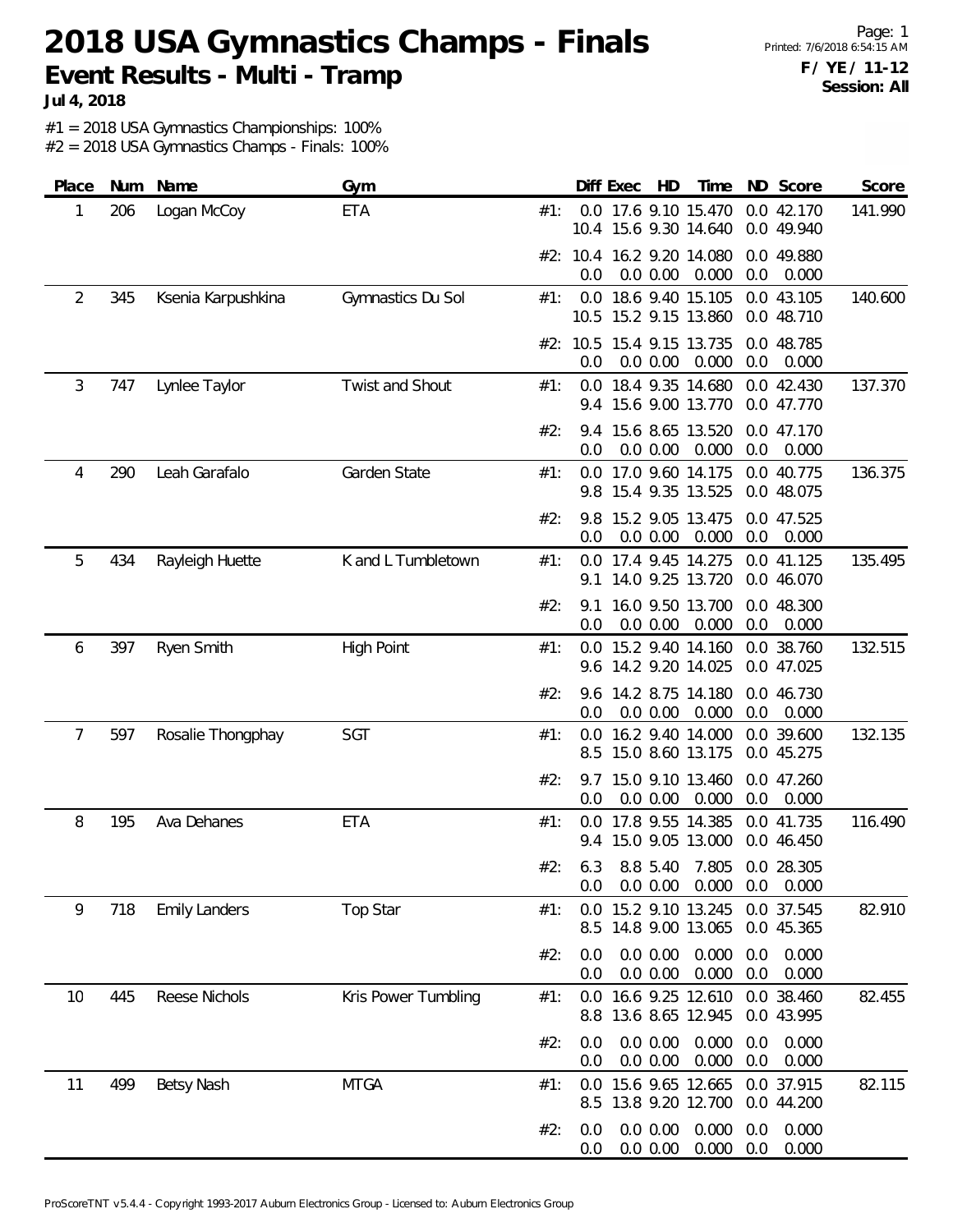### **2018 USA Gymnastics Champs - Finals Event Results - Multi - Tramp**

**Jul 4, 2018**

#1 = 2018 USA Gymnastics Championships: 100%

| Place | <b>Num</b> | Name                    | Gym                 |     |                | Diff Exec | HD.                        | Time                                 |            | ND Score                 | Score  |
|-------|------------|-------------------------|---------------------|-----|----------------|-----------|----------------------------|--------------------------------------|------------|--------------------------|--------|
| 12    | 281        | Morgan VanDyck          | Fox Valley T&T      | #1: | 0.0<br>7.7     |           |                            | 14.0 9.05 12.815<br>13.0 8.70 12.980 |            | 0.0 35.865<br>0.0 42.380 | 78.245 |
|       |            |                         |                     | #2: | 0.0<br>0.0     |           | $0.0\,0.00$<br>$0.0\,0.00$ | 0.000<br>0.000                       | 0.0<br>0.0 | 0.000<br>0.000           |        |
| 13    | 58         | Holly Richardson        | Airborne Colorado   | #1: | $0.0^-$<br>5.9 |           | 6.8 4.20                   | 14.4 9.20 13.435<br>6.640            |            | 0.0 37.035<br>0.0 23.540 | 60.575 |
|       |            |                         |                     | #2: | 0.0<br>0.0     |           | $0.0\,0.00$<br>$0.0\,0.00$ | 0.000<br>0.000                       | 0.0<br>0.0 | 0.000<br>0.000           |        |
| 14    | 443        | Jillian Jones-Pschirrer | Kris Power Tumbling | #1: | $0.0^-$<br>1.3 |           | $1.2 \, 0.85$              | 16.2 9.50 13.260<br>1.315            | 0.0        | 0.0 38.960<br>4.665      | 43.625 |
|       |            |                         |                     | #2: | 0.0<br>0.0     |           | $0.0\ 0.00$<br>$0.0\,0.00$ | 0.000<br>0.000                       | 0.0<br>0.0 | 0.000<br>0.000           |        |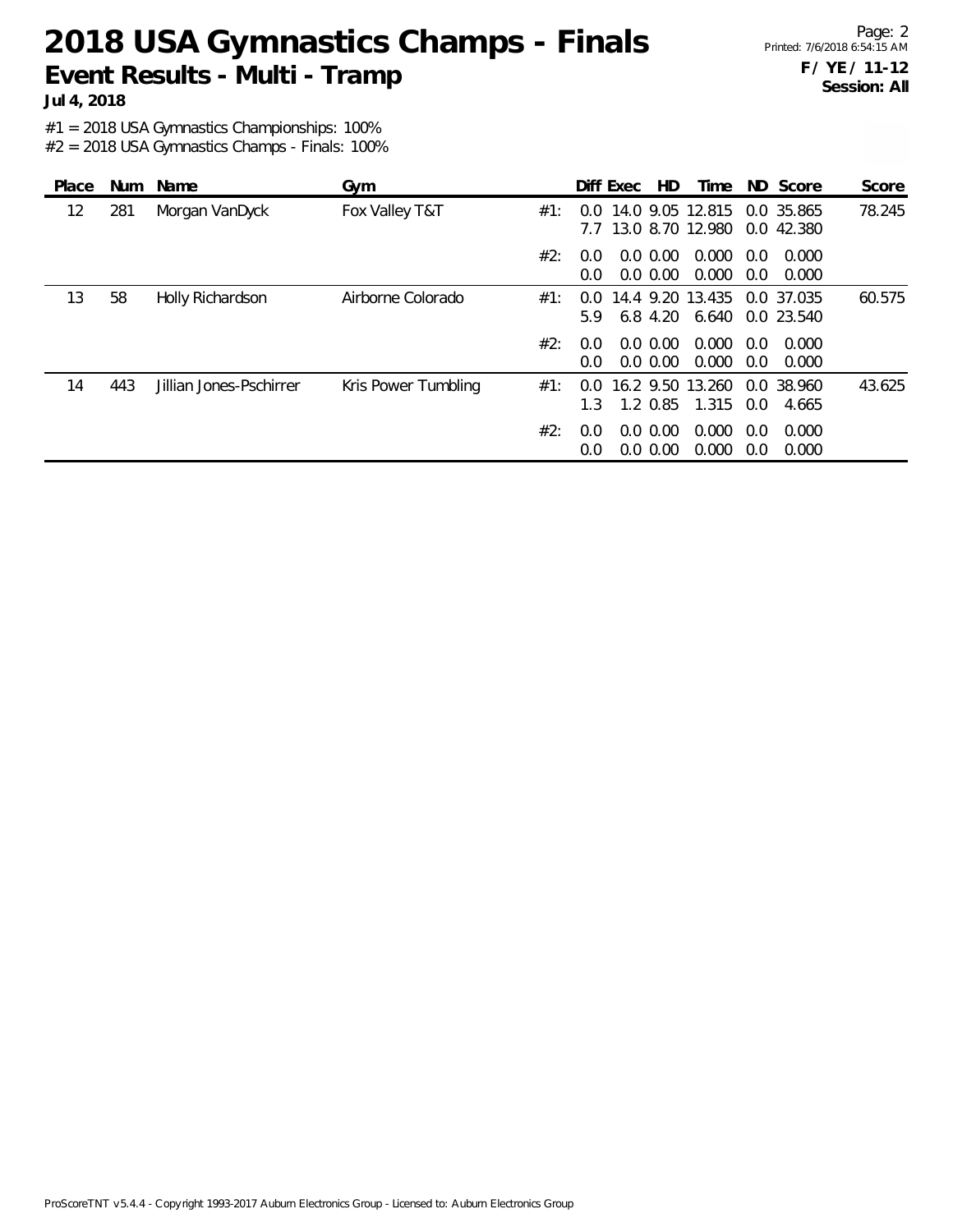# **2018 USA Gymnastics Champs - Finals Event Results - Multi - Tramp**

**Jul 4, 2018**

#1 = 2018 USA Gymnastics Championships: 100%

| Place          |     | Num Name         | Gym                      |     |            | Diff Exec | HD                   | Time                                                     |     | ND Score                 | Score   |
|----------------|-----|------------------|--------------------------|-----|------------|-----------|----------------------|----------------------------------------------------------|-----|--------------------------|---------|
| 1              | 299 | Matthew Tocci    | Garden State             | #1: |            |           |                      | 0.0 18.0 8.80 15.130<br>10.6 14.6 8.60 14.085            |     | 0.0 41.930<br>0.0 47.885 | 139.405 |
|                |     |                  |                          |     | 0.0        |           | 0.0 0.00             | #2: 10.8 15.4 9.05 14.340<br>0.000                       | 0.0 | 0.0 49.590<br>0.000      |         |
| $\overline{2}$ | 293 | Reilly Lichtman  | Garden State             | #1: |            |           |                      | 0.0 17.4 8.75 15.655<br>11.2 12.8 8.75 14.920            |     | 0.0 41.805<br>0.0 47.670 | 137.870 |
|                |     |                  |                          |     | 0.0        |           | 0.0 0.00             | #2: 10.6 14.6 8.85 14.345<br>0.000                       | 0.0 | 0.0 48.395<br>0.000      |         |
| 3              | 36  | Van Larson       | Air Sports               | #1: |            |           |                      | 0.0 16.6 9.60 14.550<br>10.6 14.0 9.00 13.750            |     | 0.0 40.750<br>0.0 47.350 | 135.580 |
|                |     |                  |                          |     | 0.0        |           | 0.0 0.00             | #2: 10.7 14.0 9.25 13.530<br>0.000                       | 0.0 | 0.0 47.480<br>0.000      |         |
| 4              | 444 | Micah Miner      | Kris Power Tumbling      | #1: |            |           |                      | 0.0 16.4 9.25 14.470<br>10.2 14.0 9.15 13.980            |     | 0.0 40.120<br>0.0 47.330 | 134.810 |
|                |     |                  |                          |     | 0.0        |           | 0.0 0.00             | #2: 10.2 14.0 9.10 14.060<br>0.000                       | 0.0 | 0.0 47.360<br>0.000      |         |
| 5              | 556 | Xavier Harper    | <b>Premier Athletics</b> | #1: | 9.1        |           |                      | 0.0 16.2 9.30 13.750<br>15.2 9.25 13.835                 |     | 0.0 39.250<br>0.0 47.385 | 133.765 |
|                |     |                  |                          | #2: | 9.1<br>0.0 |           | 0.0 0.00             | 15.2 9.05 13.780<br>0.000                                | 0.0 | 0.0 47.130<br>0.000      |         |
| 6              | 242 | Cristian Orth    | Flip Force               | #1: |            |           |                      | 0.0 15.6 9.25 13.240 -0.2 37.890<br>9.6 14.0 9.30 12.955 |     | 0.0 45.855               | 130.070 |
|                |     |                  |                          | #2: | 8.7<br>0.0 |           | 0.0 0.00             | 15.2 9.20 13.225<br>0.000                                | 0.0 | 0.0 46.325<br>0.000      |         |
| 7              | 346 | Samuel Mendelson | Gymnastics Du Sol        | #1: | 0.0<br>9.3 |           |                      | 16.0 9.35 13.770<br>14.4 8.80 13.305                     |     | 0.0 39.120<br>0.0 45.805 | 129.570 |
|                |     |                  |                          | #2: | 9.3<br>0.0 |           | 0.0 0.00             | 12.8 9.05 13.495<br>0.000                                | 0.0 | 0.0 44.645<br>0.000      |         |
| 8              | 590 | Maxx Smithlin    | <b>SGA Ballard</b>       | #1: | 0.0<br>4.6 |           | 5.4 3.45             | 16.4 9.35 13.060<br>4.910                                |     | 0.0 38.810<br>0.0 18.360 | 88.110  |
|                |     |                  |                          | #2: | 6.7<br>0.0 |           | 9.6 6.25<br>0.0 0.00 | 8.390<br>0.000                                           | 0.0 | 0.0 30.940<br>0.000      |         |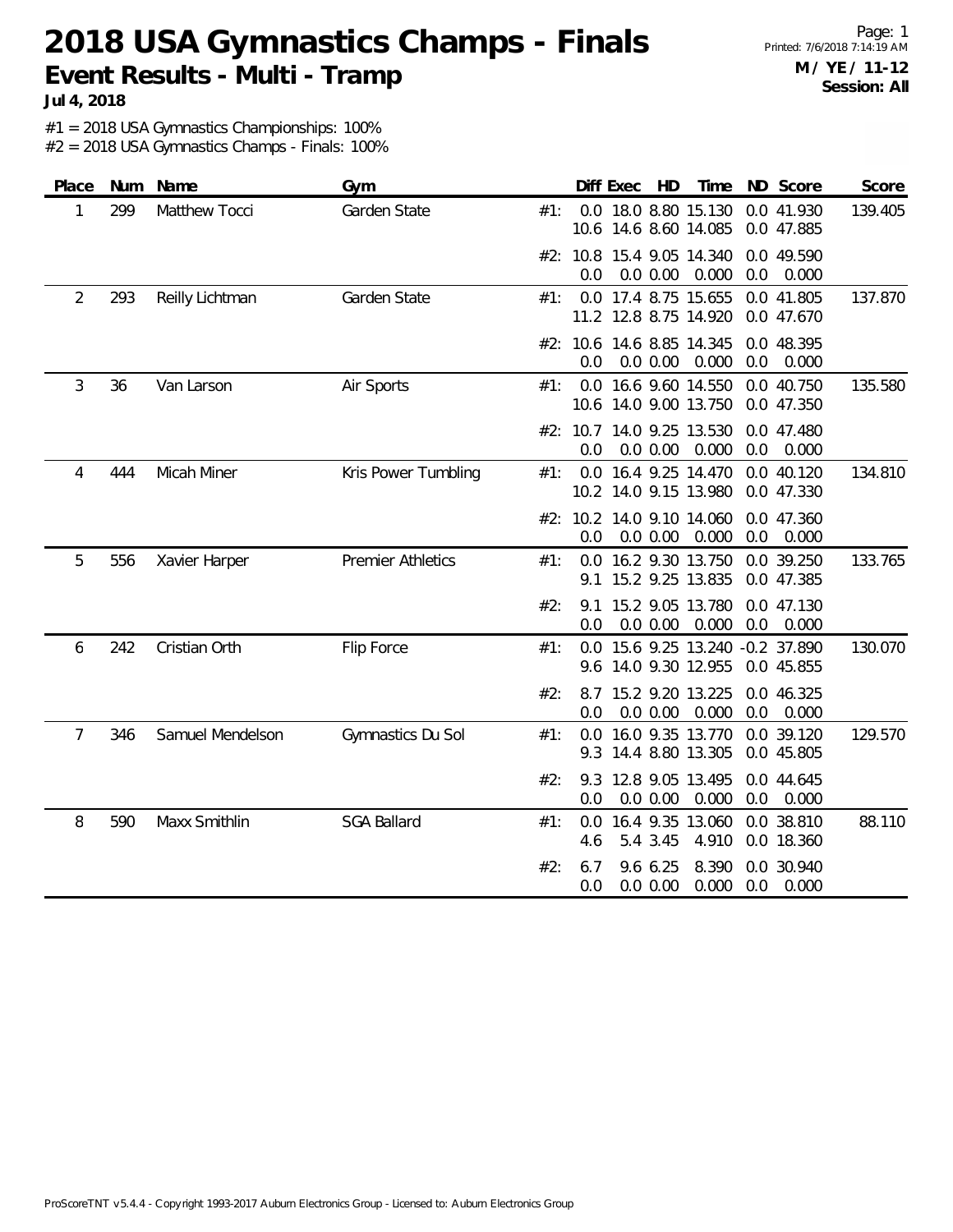# **2018 USA Gymnastics Champs - Finals Event Results - Multi - Tumble**

Page: 1 Printed: 7/6/2018 7:57:55 AM **F / YE / 11-12 Session: All**

**Jul 4, 2018**

#1 = 2018 USA Gymnastics Championships: 100%

| Place | <b>Num</b> | Name              | Gym                 | Diff Exec ND Score<br>Score                                          |
|-------|------------|-------------------|---------------------|----------------------------------------------------------------------|
|       | 477        | Zuzu Smith        | Midwest Training    | 123.400<br>$3.3$ 27.4<br>0.0 30.700<br>#1:<br>3.8 26.6<br>0.0 30.400 |
|       |            |                   |                     | 3.3 28.0 0.0 31.300<br>#2:<br>3.3 27.7<br>0.0 31.000                 |
| 2     | 106        | Sophie Krueger    | <b>CIGA</b>         | 3.4 26.3 0.0 29.700<br>119.900<br>#1:<br>3.9 24.9<br>0.0 28.800      |
|       |            |                   |                     | $3.4$ 27.4<br>#2:<br>0.0 30.800<br>3.9 26.7<br>0.0 30.600            |
| 3     | 624        | Sienna Jibben     | Sonshine Gymnastics | 115.200<br>3.4 24.3<br>0.0 27.700<br>#1:<br>3.8 23.8 -0.3 27.300     |
|       |            |                   |                     | 3.4 26.1 0.0 29.500<br>#2:<br>3.8 26.9<br>0.0 30.700                 |
| 4     | 597        | Rosalie Thongphay | SGT                 | 3.8 22.4 -0.6 25.600<br>113.500<br>#1:<br>$3.3$ 26.1<br>0.0 29.400   |
|       |            |                   |                     | 27.3<br>0.0 30.600<br>#2:<br>3.3<br>24.8<br>0.0 27.900<br>3.1        |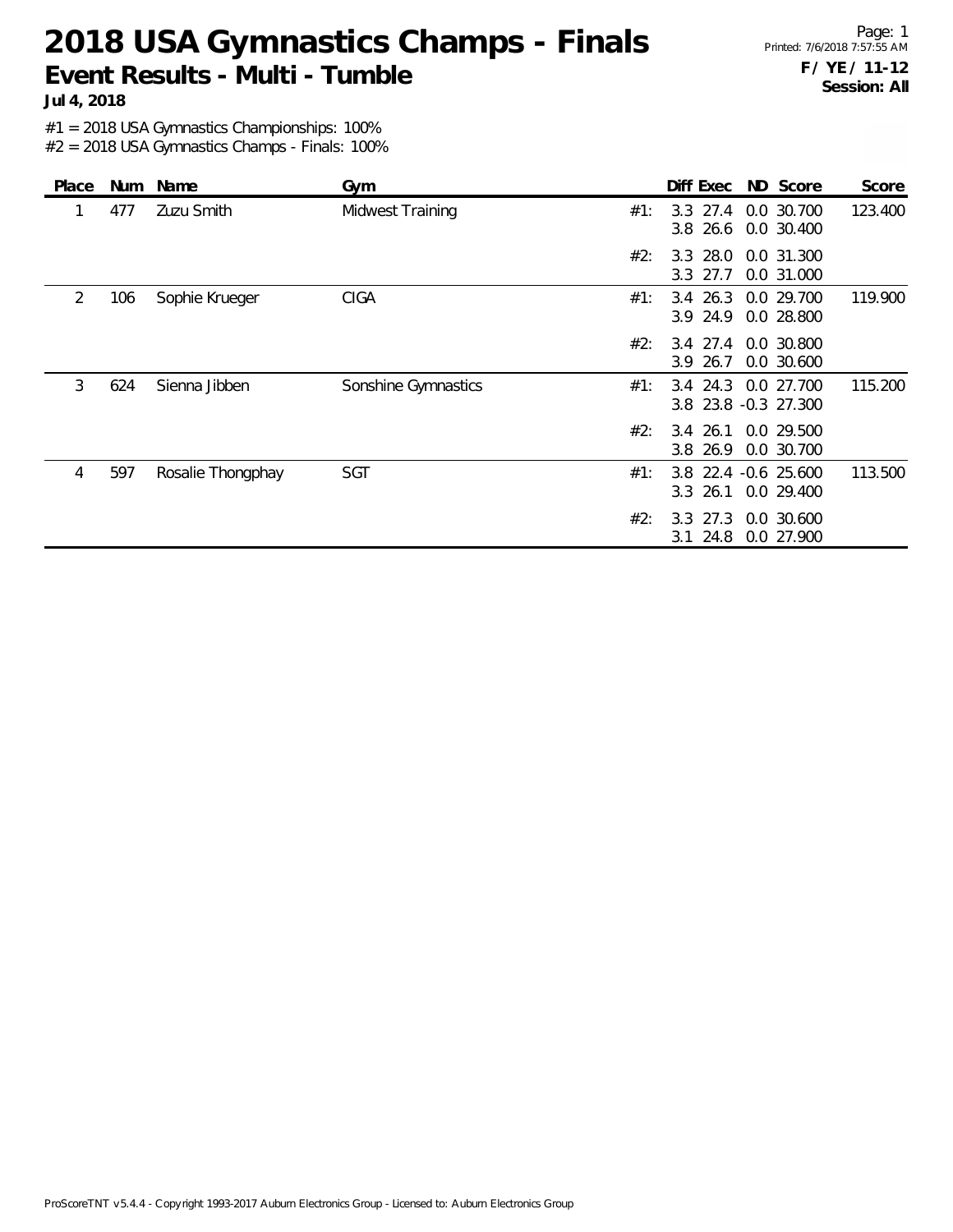### **2018 USA Gymnastics Champs - Finals Event Results - Multi - D-Mini**

**Jul 4, 2018**

#1 = 2018 USA Gymnastics Championships: 100%

| Place | Num | Name                    | Gym                 |     | Diff Exec                  | ND Score                           | Score   |
|-------|-----|-------------------------|---------------------|-----|----------------------------|------------------------------------|---------|
| 1     | 445 | Reese Nichols           | Kris Power Tumbling | #1: | 28.8<br>4.0<br>3.7<br>27.9 | 0.0 32.800<br>0.0 31.600           | 127.200 |
|       |     |                         |                     | #2: | 28.6<br>3.1<br>3.0<br>28.1 | 0.0 31.700<br>0.0 31.100           |         |
| 2     | 443 | Jillian Jones-Pschirrer | Kris Power Tumbling | #1: | 28.1<br>4.0<br>28.7<br>3.3 | 0.0 32.100<br>0.0 32.000           | 127.100 |
|       |     |                         |                     | #2: | 3.1<br>28.8<br>3.4         | 28.0 -0.3 30.800<br>0.0 32.200     |         |
| 3     | 58  | Holly Richardson        | Airborne Colorado   | #1: | 28.3<br>3.1                | 3.2 28.0 -0.3 30.900<br>0.0 31.400 | 126.200 |
|       |     |                         |                     | #2: | 4.4 27.8<br>28.3<br>3.4    | 0.0 32.200<br>0.0 31.700           |         |
| 4     | 434 | Rayleigh Huette         | K and L Tumbletown  | #1: | 3.5<br>28.1<br>2.0 19.8    | 0.0 31.600<br>0.0 21.800           | 116.400 |
|       |     |                         |                     | #2: | 3.2 28.2<br>3.1<br>28.5    | 0.0 31.400<br>0.0 31.600           |         |
| 5T    | 281 | Morgan VanDyck          | Fox Valley T&T      | #1: | 27.2<br>4.4<br>0.0<br>0.0  | 0.0 31.600<br>0.0<br>0.000         | 94.500  |
|       |     |                         |                     | #2: | 3.5<br>28.0<br>3.3<br>28.1 | 0.0 31.500<br>0.0 31.400           |         |
| 6T    | 718 | <b>Emily Landers</b>    | Top Star            | #1: | 0.0<br>0.0<br>28.0<br>3.6  | 0.000<br>0.0<br>0.0 31.600         | 94.500  |
|       |     |                         |                     | #2: | 27.6<br>4.4<br>3.0<br>27.9 | 0.0 32.000<br>0.0 30.900           |         |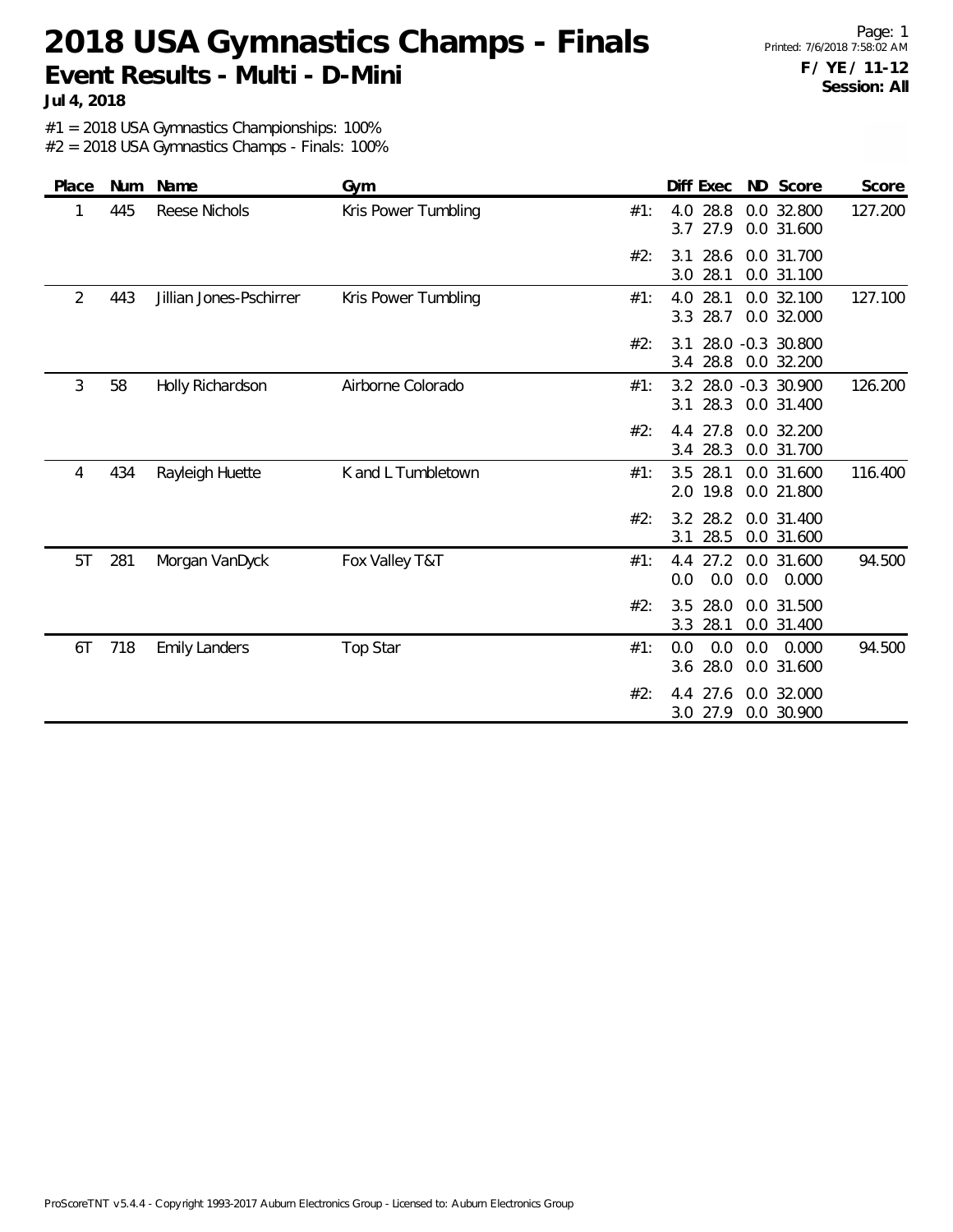#### **2018 USA Gymnastics Champs - Finals Event Results - Multi - D-Mini**

Page: 1 Printed: 7/6/2018 7:57:59 AM **M / YE / 11-12 Session: All**

**Jul 4, 2018**

#1 = 2018 USA Gymnastics Championships: 100%

| Place         |     | Num Name           | Gym                 |     | Diff Exec ND Score                            |       | Score   |
|---------------|-----|--------------------|---------------------|-----|-----------------------------------------------|-------|---------|
|               | 242 | Cristian Orth      | Flip Force          | #1: | 4.6 27.9 0.0 32.500<br>3.5 27.8 -0.3 31.000   |       | 129.100 |
|               |     |                    |                     | #2∵ | 4.8 28.4 0.0 33.200<br>3.7 28.7 0.0 32.400    |       |         |
| $\mathcal{P}$ | 36  | Van Larson         | Air Sports          | #1: | 4.4 27.8 -0.3 31.900<br>4.3 27.5 -0.3 31.500  |       | 127.400 |
|               |     |                    |                     | #2: | 4.8 27.5 -0.9 31.400<br>4.4 28.2 0.0 32.600   |       |         |
| 3             | 444 | <b>Micah Miner</b> | Kris Power Tumbling | #1: | 5.2 28.6 0.0 33.800<br>4.8 27.5 -0.3 32.000   |       | 97.600  |
|               |     |                    |                     | #2: | 4.8 27.9 -0.9 31.800<br>$0.0\ 0.0$<br>$0.0 -$ | 0.000 |         |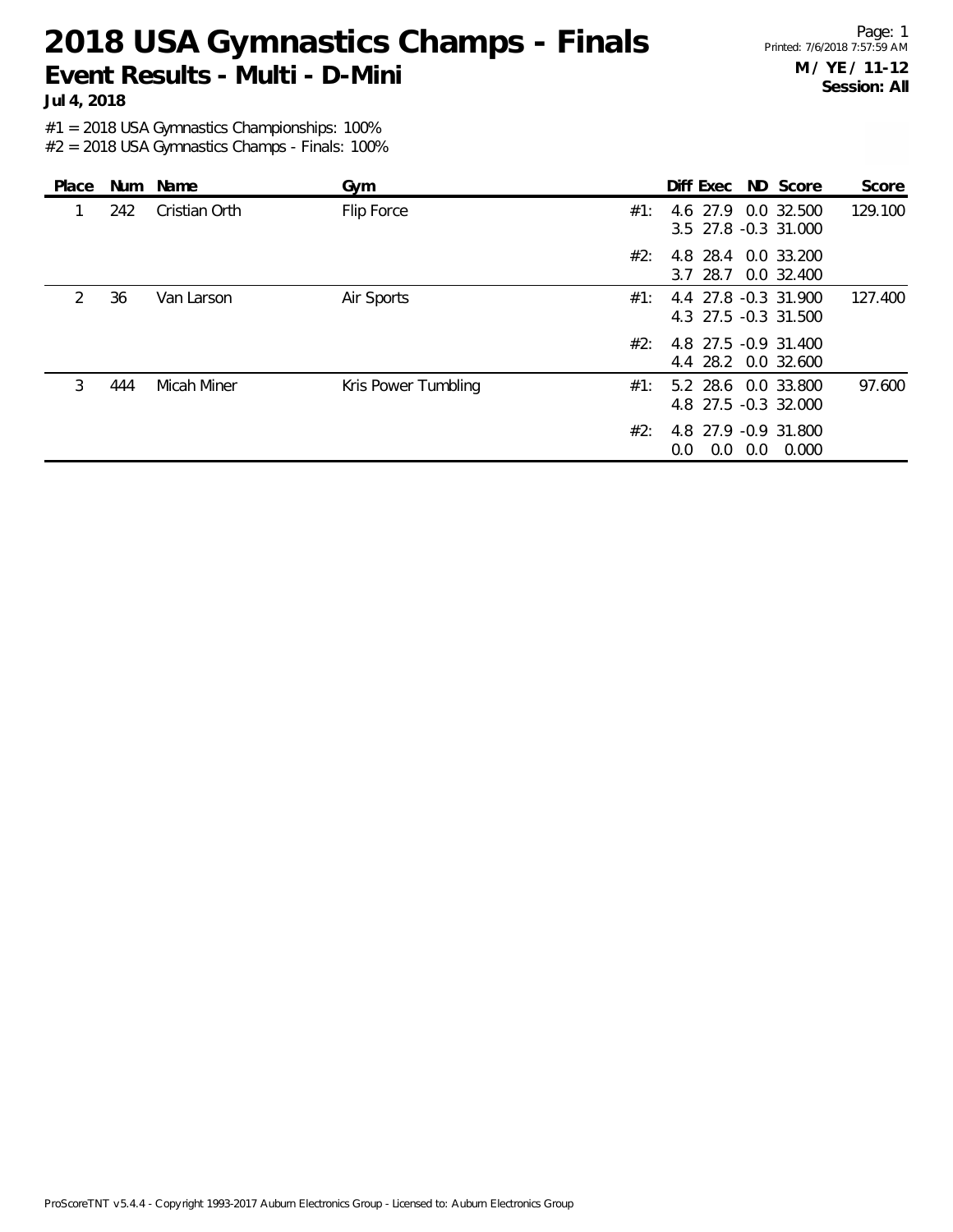### **2018 USA Gymnastics Champs - Finals Event Results - Multi - Synch**

Page: 1 Printed: 7/4/2018 5:04 PM **F / YE / 11-12 Session: All**

**Jul 4, 2018**

#1 = 2018 USA Gymnastics Championships: 100%

| Place         |      | Num Name             | Gym                    |     | HD<br>Diff Exec                     | Sync ND Score                             | Score   |
|---------------|------|----------------------|------------------------|-----|-------------------------------------|-------------------------------------------|---------|
|               | 5417 | Dehanes - Garafalo   | <b>ETA</b>             | #1: | $0.0$ 17.4 $0.00$<br>8.5 15.3 0.00  | 0.0 34.400<br>17.0<br>16.8 -0.4 40.200    | 116.100 |
|               |      |                      |                        | #2: | 8.5 14.6 0.00<br>$0.0\,0.00$<br>0.0 | 18.4 0.0 41.500<br>0.000<br>0.0<br>0.0    |         |
| $\mathcal{P}$ | 5564 | Landers -Nash        | Top Star               | #1: | $0.0$ 14.9 $0.00$<br>8.5 13.6 0.00  | 0.0 33.500<br>18.6<br>0.0 38.100<br>16.0  | 111.100 |
|               |      |                      |                        | #2: | 8.5 13.4 0.00<br>0.0 0.00<br>0.0    | 17.6 0.0 39.500<br>0.0<br>0.000<br>0.0    |         |
| 3             |      | 4283 Huette - Taylor | <b>Twist and Shout</b> | #1: | $0.0$ 10.7 $0.00$<br>8.5 15.8 0.00  | 0.0 21.500<br>10.8<br>16.2 0.0 40.500     | 105.000 |
|               |      |                      |                        | #2: | 8.5 15.5 0.00<br>$0.0\,0.00$<br>0.0 | 19.0<br>0.0 43.000<br>0.000<br>0.0<br>0.0 |         |